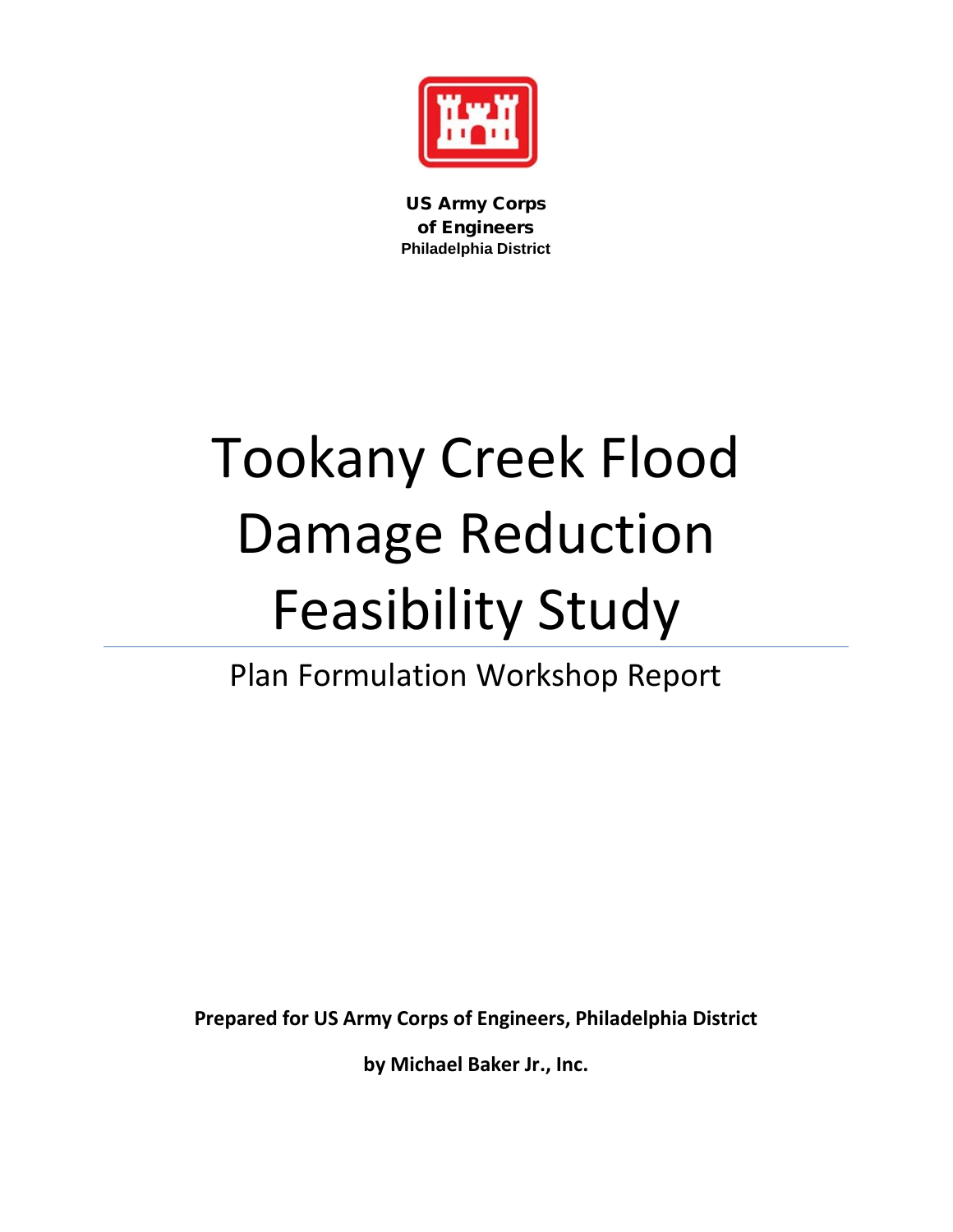

# **Table of Contents**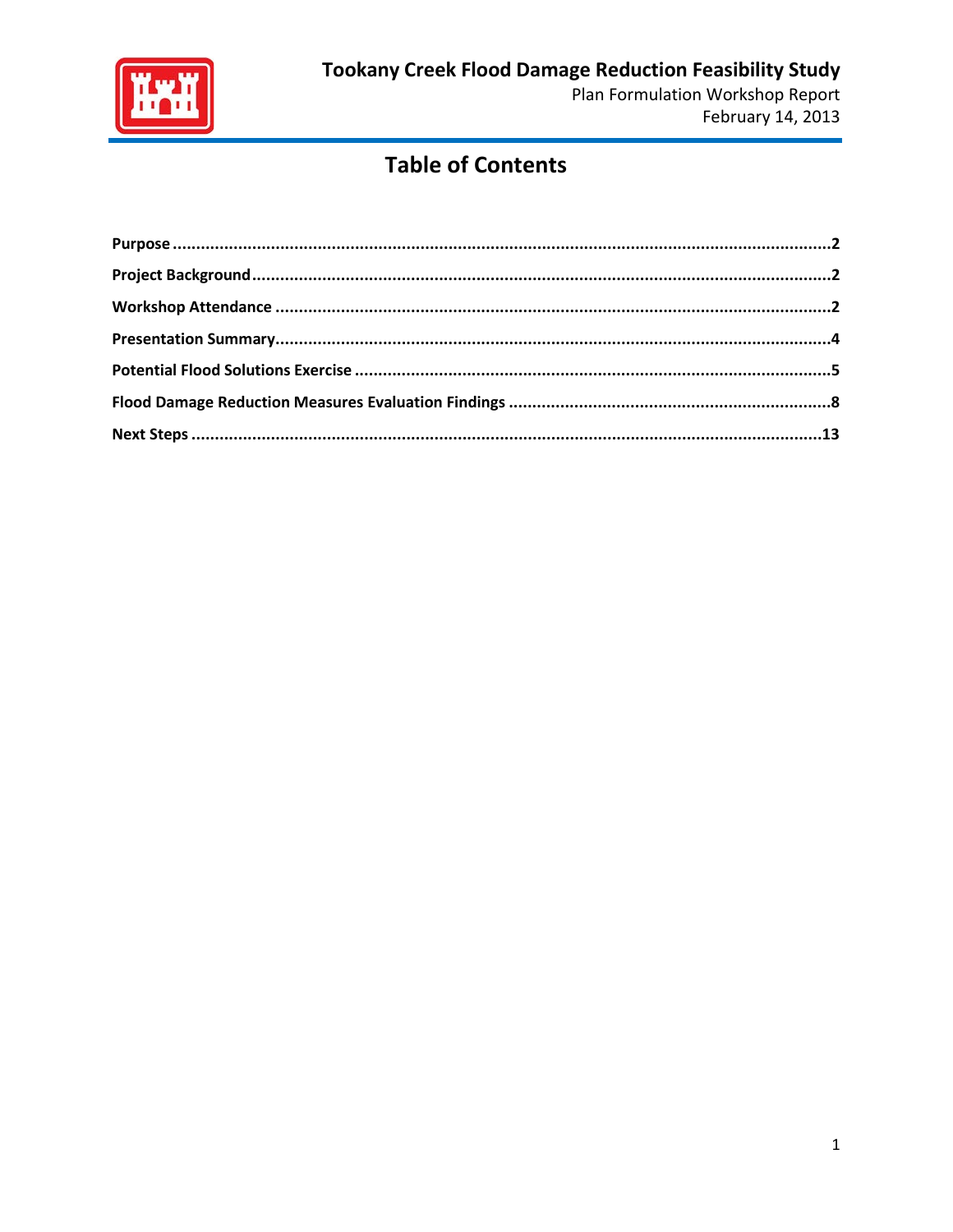

#### <span id="page-2-0"></span>**Purpose**

The purpose of the Tookany Creek Flood Damage Reduction Feasibility Study is to identify and evaluate technically feasible and financially prudent flood damage reduction measures within the identified study area. The Plan Formulation Workshop was held as part of the first phase of the two-phased Corps of Engineers' plan formulation process.

#### <span id="page-2-1"></span>**Project Background**

The study area focuses on flooding issues within Cheltenham Township, Montgomery County, relying on the development of a watershed based hydrologic analysis. This includes evaluating the contributing flows from Abington, Jenkintown, Rockledge and Springfield. Cheltenham is part of the first ring of suburban development outside of the City of Philadelphia and is largely at maximum development capacity. Tookany Creek itself is an urbanized tributary of Tacony Creek in the Tacony-Frankford Creek watershed and ultimately part of the Delaware River drainage system. In Cheltenham Township, Tookany Creek is 98% open channel flowing through residential and park lands for more than 95% of its length.

Major flooding in this area may occur during any season of the year. During the summer and fall, floods are usually associated with tropical storms moving up the Atlantic coastline. Spring floods are generally the results of a combination of heavy rains on frozen ground augmented by melting snow. Summer and fall floods are generally the result of widespread heavy rainfall. For smaller tributaries, heavy rainfalls of short duration, particularly summer thunderstorms, cause most of the flooding problems by inundating low-lying areas. This type of flash flooding is characterized by floodwaters that rise and fall very quickly and usually have high flow velocities.

#### <span id="page-2-2"></span>**Workshop Attendance**

The following is a list of workshop participants and their respective Breakout Group assignments. Additional information about Breakout Groups including description and assignment methodology is provided below under the *Potential Flood Solutions Exercise* section. The workshop sign-in sheet along with other workshop documentation is available in the *Workshop Documentation Annex*. A total of 30 participants attended the workshop representing 13 agencies and organizations and serving multiple disciplines and programs.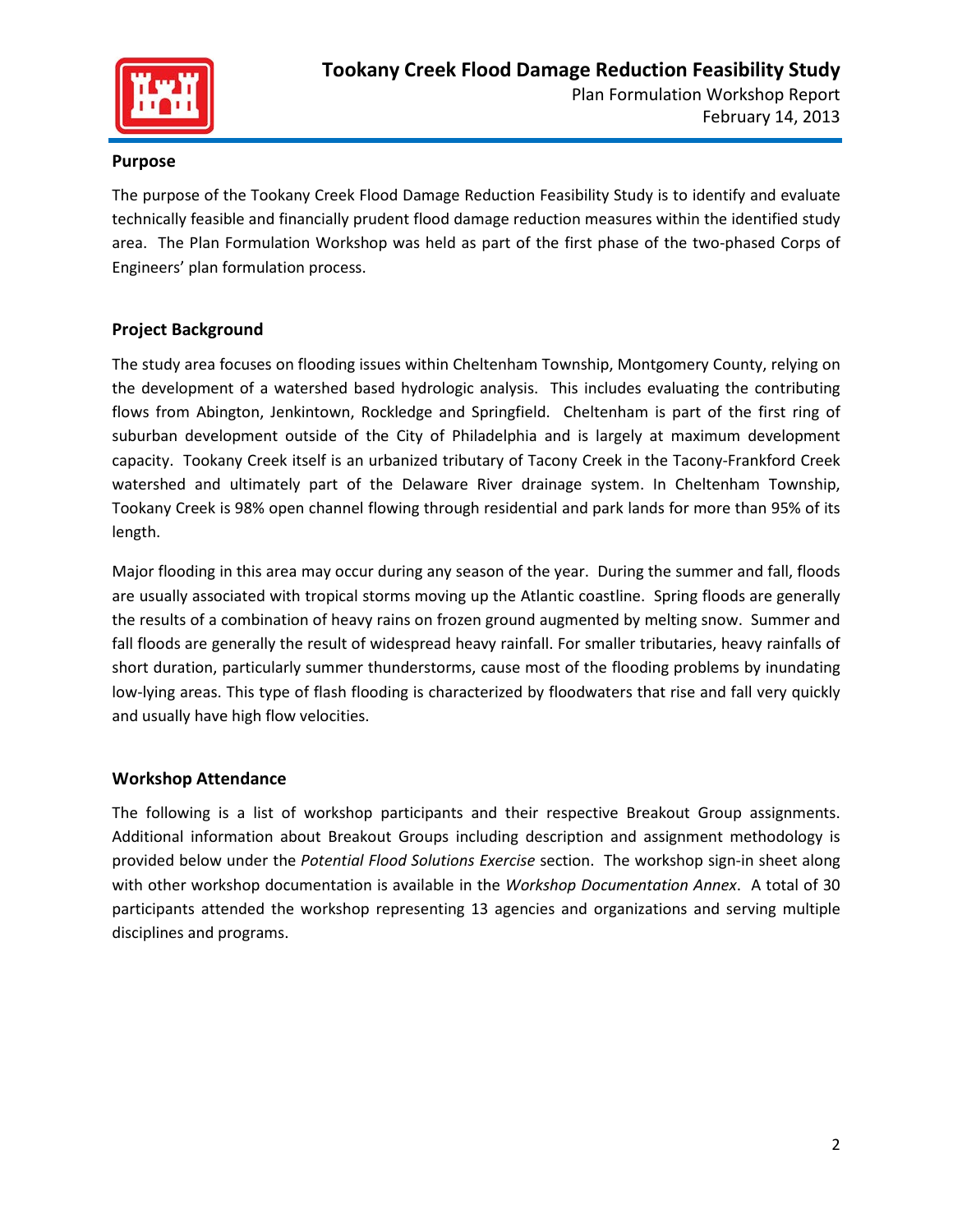

| <b>Workshop Attendance List</b> |                                                |                       |  |  |
|---------------------------------|------------------------------------------------|-----------------------|--|--|
| <b>Name</b>                     | <b>Agency/Organization</b>                     | <b>Breakout Group</b> |  |  |
| <b>Mike Bartles</b>             | USACE - Hydrology                              | B                     |  |  |
| David Burke                     | <b>PADEP</b>                                   | B                     |  |  |
| Jim DeAngelo                    | Michael Baker Jr., Inc.                        | Float                 |  |  |
| Deb Forman                      | Cheltenham Township EAC                        | D                     |  |  |
| <b>Michael Flemming</b>         | Cheltenham Township Public Works Coordinator   | B                     |  |  |
| Joy Gillespie                   | <b>EPA Region III</b>                          | B                     |  |  |
| <b>Glen Stevens</b>             | <b>USACE</b>                                   | D                     |  |  |
| <b>Bryan Havir</b>              | Cheltenham Township Manager                    | E                     |  |  |
| Art Haywood                     | Cheltenham Township Commissioner               | C                     |  |  |
| Lisa Hollingsworth-Segedy       | <b>American Rivers</b>                         | D                     |  |  |
| <b>Kevin Magerr</b>             | <b>EPA Region III</b>                          | E                     |  |  |
| Micah Kirkpatrick               | <b>USACE - Economics</b>                       | E                     |  |  |
| Kim Kirschner                   | Cheltenham Township Deputy Emergency           | C                     |  |  |
|                                 | <b>Management Director</b>                     |                       |  |  |
| Kristina Henderson              | Montgomery County Conservation District        | Ε                     |  |  |
| Doug Leatherman                 | USACE - Civil Design                           | Α                     |  |  |
| Mark Malach                     | <b>PADEP</b>                                   | D                     |  |  |
| John Metrick                    | <b>NRCS</b>                                    | D                     |  |  |
| Amy Montgomery                  | Cheltenham Township Interim Engineer           | D                     |  |  |
| <b>Bob Moore</b>                | <b>USACE - Hydraulics</b>                      | $\mathsf{C}$          |  |  |
| <b>Taryn Murray</b>             | Michael Baker Jr., Inc.                        | Float                 |  |  |
| Abdel Nassani                   | <b>PADEP</b>                                   | A                     |  |  |
| Joe O'Neill                     | Cheltenham Township Fire Marshall              | E                     |  |  |
| <b>Bob Pierson</b>              | <b>FEMA</b>                                    | Α                     |  |  |
| David Rider                     | EPA Region III                                 | A                     |  |  |
| Erik Rourke                     | <b>USACE - Project Manager</b>                 | Float                 |  |  |
| Drew Sharkey                    | Cheltenham Township Commissioner               | Α                     |  |  |
| Drew Shaw                       | Montgomery County Planning Commission          | B                     |  |  |
| Julie Slavet                    | Tookany/Tacony-Frankford Watershed Partnership | $\mathsf{C}$          |  |  |
| <b>Greg Wacik</b>               | <b>USACE - Environmental</b>                   | D                     |  |  |
| Alexis Williams                 | Michael Baker Jr., Inc.                        | Float                 |  |  |
| Julie Yu                        | PEMA                                           | $\mathsf{C}$          |  |  |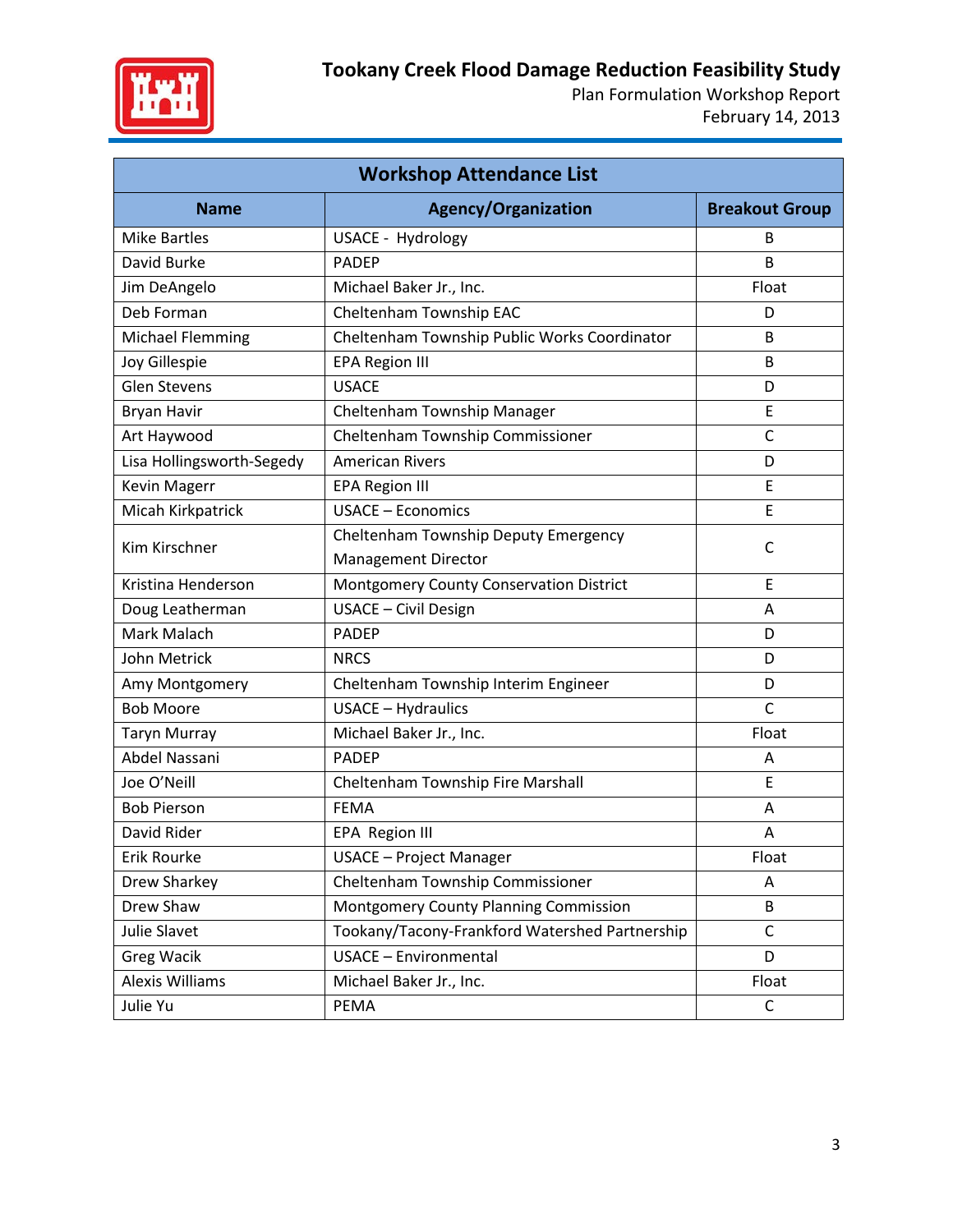

#### <span id="page-4-0"></span>**Presentation Summary**

The USACE Project Manager, Erik Rourke, began the workshop by presenting the following goals and objectives of the Plan Formulation Workshop:

#### Goal

Conduct an iteration of the plan formulation process for the Tookany Creek Flood Damage Reduction Feasibility Study.

#### **Objectives**

- Develop a range of alternatives to address the goals and objectives of the study
- Utilize the expertise of multiple Federal, State and Local agencies responsible for, or that have an interest in flood mitigation
- Maximize the use of existing alternative plans

A copy of the workshop agenda is provided in the *Workshop Documentation Annex*. A **measure** was defined for the group as features or activities (structural or non-structural) that can be implemented to address one or more planning objectives. A **plan** is a combination of one or more measures functioning together to address one or more objectives.

The formulation criteria that will be used to evaluate the plan(s) are completeness, effectiveness, efficiency, and acceptability which are described below.

Completeness – The extent to which an alternative plan provides and accounts for all necessary investments or other actions to ensure the realization of all planned effects.

Effectiveness– The extent to which an alternative plan alleviates the specified problems and achieves the specified opportunities, as established in the planning objectives.

Efficiency – The extent to which an alternative plan is the most cost effective means of alleviating the specified problems and realizing the specified opportunities as established in the planning objectives, consistent with protecting the nation's environment.

Acceptability – The workability and viability of the alternative plan with respect to acceptance by state and local entities and the public and compatibility with existing laws, regulations, and public policies.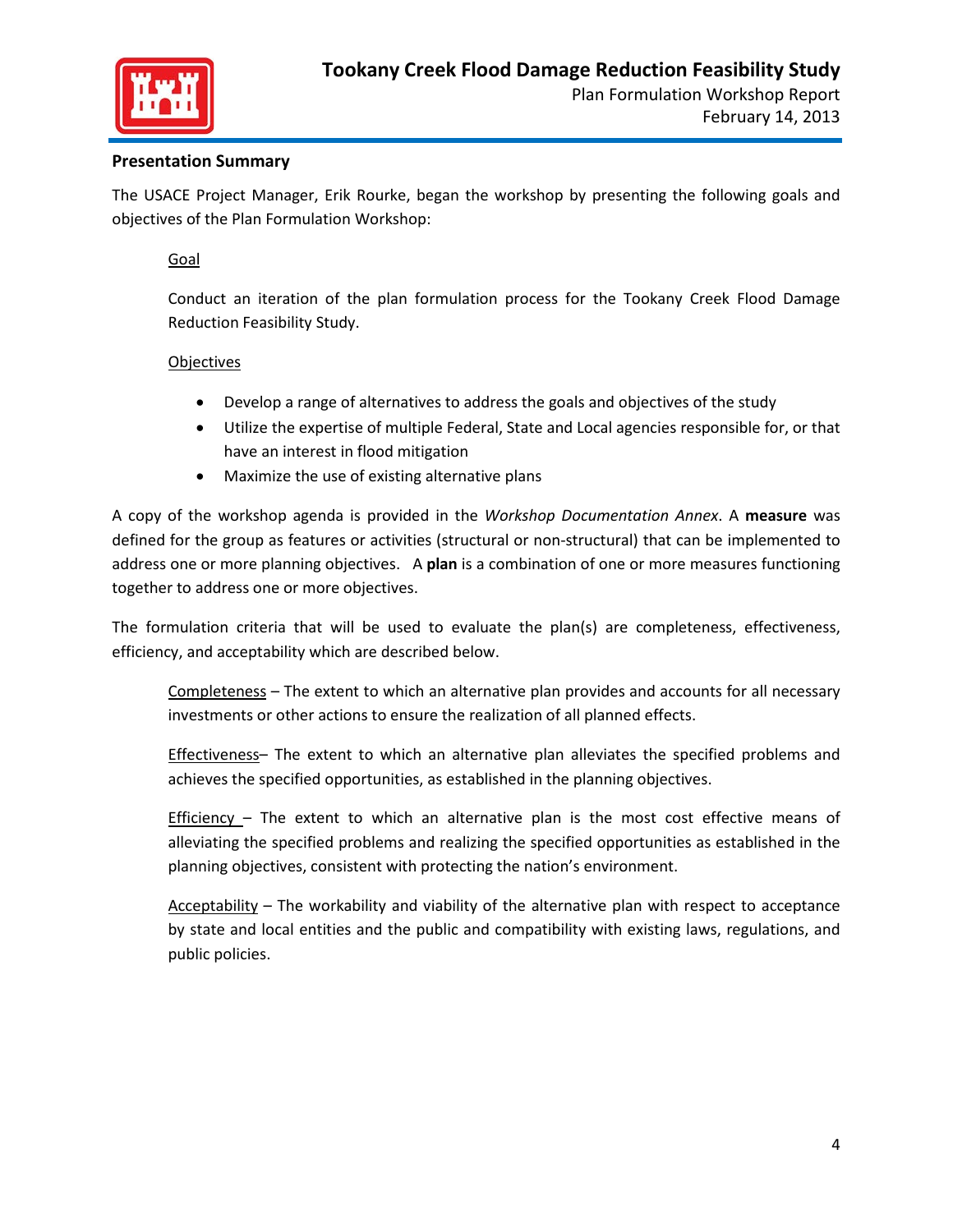

An overview of the study and a description of the study area were presented to the group. Read ahead materials were sent to all attendees so that those less familiar with the study and study area could better prepare for the workshop.

The USACE 6 step planning process was reviewed and an estimated project schedule was covered.

Next, Mike Bartles, USACE Hydraulic Engineer, presented an overview of the existing hydrology and hydraulic conditions. Cheltenham Township's Fire Marshall, Joe O'Neill, summarized flood related damages that have occurred in the Township and Taryn Murray of Michael Baker



Jr., reviewed flood damage reduction measures which included an explanation of structural verses nonstructural measures.

After the brainstorming session (see *Brainstorming Session* for a detailed description) Greg Wacik, USACE Biologist provided the workshop attendees information on the NEPA Scoping Process as it relates to the Tookany Creek Flood Damage Reduction Feasibility Study. The attendees then began the alternatives development exercise in their breakout groups (see *Potential Flood Solutions Exercise*  section for a detailed description) and ended the workshop by presenting their findings. Conclusions and findings presented at the workshop are summarized in the *Flood Damage Reduction Measures Evaluation Findings* section below.

#### <span id="page-5-0"></span>**Potential Flood Solutions Exercise**

As participants arrived at the workshop they were given a Breakout Group assignment (A through E) and asked to sit at a designated, color-coded, group table. Groups were pre-determined by the Project Manager and Facilitator. Each group was assigned at least one representative from both the USACE and the Township so that each group had adequate local knowledge available. Other participants were assigned to groups based on agency/organization capabilities and individual skillsets.

The stakeholders with local knowledge of the project and study area were asked to call out specific problem areas and issues in or around the study area in order to provide a summary for the group prior to brainstorming potential flood damage reduction measures. The identified areas included:

- Rockcreek flash flooding, culvert, sanitary sewer
- Brookdale Levee
- Shoemaker Creek overflows, channelized, Brookside Church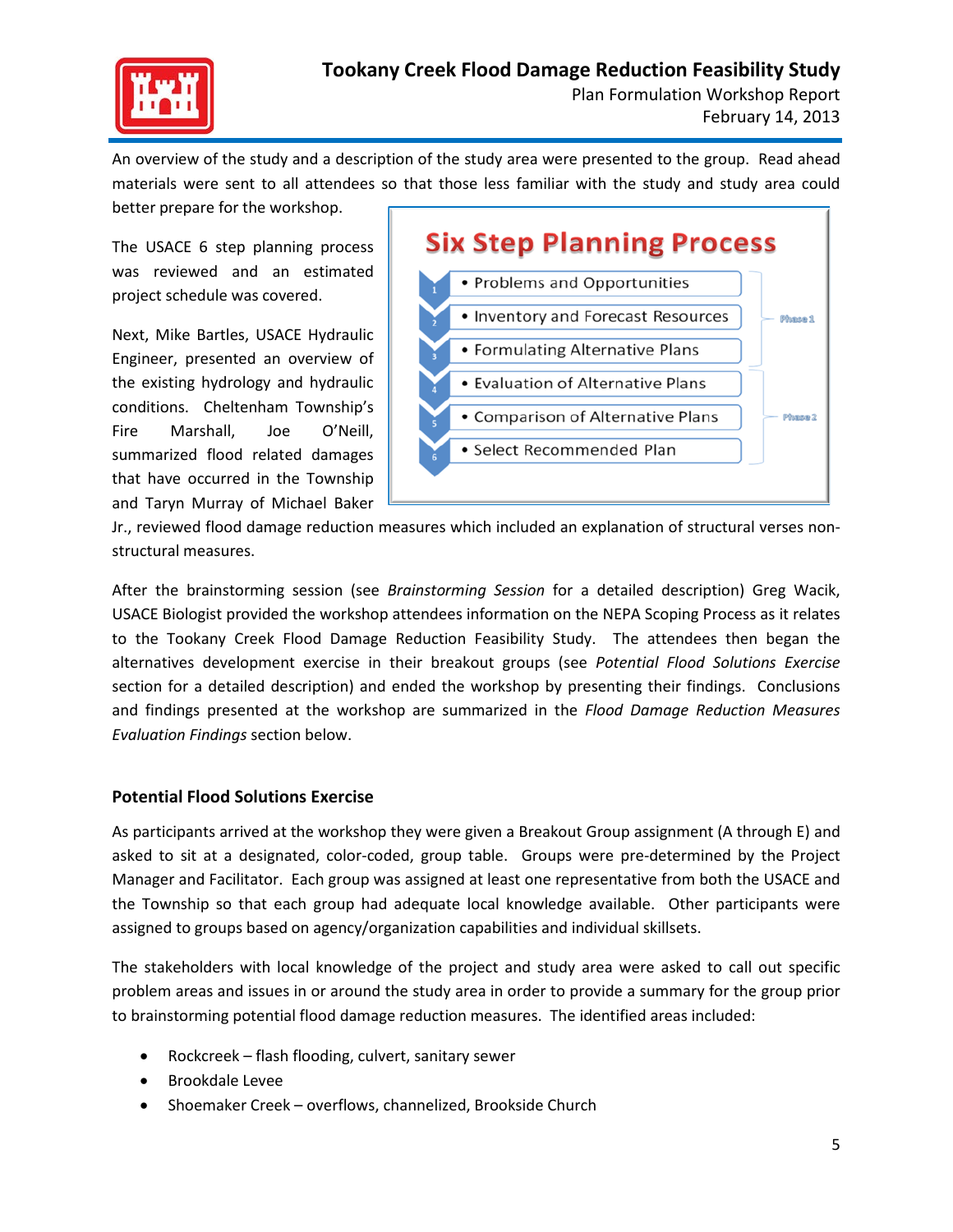

- Harrison Avenue channelized, sewer overwhelmed
- High School Road overland water and stream
- Bickley Road culvert, overland flow
- Mill Road downstream, bridge
- Central Avenue bridge
- Greenwood Avenue
- Elkins channelized, runoff
- North Avenue, SEPTA
- New Second Street

The above list of identified areas is not all-inclusive. Other problem areas are known to exist and will be taken into consideration during the USACE iterative planning process.

Stakeholders also listed the following overall challenges, to be taken into consideration during the brainstorming session, which consistently came up in regard to flooding within the study area:

- Percentage of impervious cover
- Stream crossings and enclosures
- Private property located in high risk areas
- Coordination across municipal boundaries
- SEPTA infrastructure
- PECO substation
- PennDOT road project
- Encroachments
- Timing and volume of stormwater
- General misconceptions about human impact

• Undersized channel

Attendees spent approximately 30 minutes brainstorming various types of flood damage reduction measures that may be applicable in Cheltenham Township. All ideas have been listed and summarized below. There are two main categories of flood damage reduction measures: **Structural** and **Non-Structural**. Non-Structural measures have been divided into 3 sub-categories: *1) Prevention*, which includes administrative, regulatory, and planning activities; *2) Property Protection* or actions that may involve modifying or removing existing buildings and/or natural resource protection; and *3) Community Initiatives* that involve community and stakeholder coordination and education.

#### *STRUCTURAL*

- Levees/Vertical barriers
- Local water retention
- Treatment Train (*The sequencing of structural Best Management Practices to achieve optimal flow management and pollutant removal from urban stormwater)*
- Floodway and floodplain reclamation
- Stormwater runoff control
- Underground storage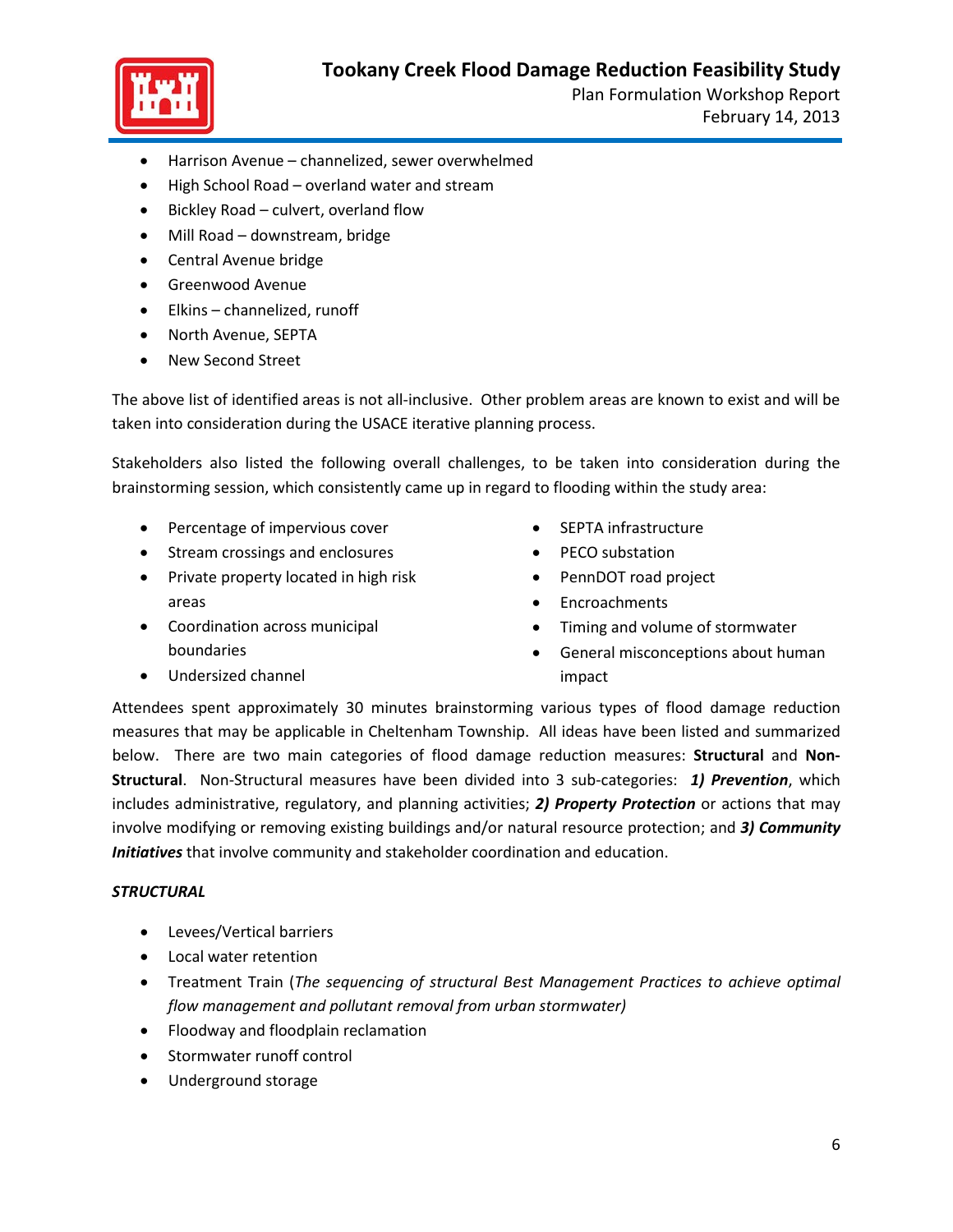

#### *NON-STRUCTURAL*

#### *Prevention*

- Incorporate/coordinate existing mitigation plans
- Community Rating System (CRS)
- Flood risk reduction education
- Flood warning system
- Maintenance
- Debris and sediment bar removal

#### *Property Protection*

- Elevation
- Buyouts/Acquisition
- Floodproofing
- Riparian buffers
- Reconnect to floodplain (Room for Rivers)

#### *Community Initiatives*

- Nurture Nature *(A science-based organization that combines science, art, and community dialogue to get people talking and thinking critically about environmental issues in their communities)*
- Municipal coordination (upstream)
- Stakeholder coordination
- Identify areas affected by small/large rain events
- Identify/evaluate existing constrictions
- Incorporate Glenside flood control project

Once all ideas were gathered and recorded, the group began the evaluation process so that brainstorming ideas could be narrowed down and combined as needed. Nine dots were handed out to each attendee (three each of red, green, and yellow dots). Using the USACE formulation criteria, each color was assigned an evaluation category. Red dots represented the **Effectiveness** of the measure while green dots were valued as **Efficiency**. Attendees use yellow dots to communicate the **Acceptability** of a project. These three formulation criteria are defined above in the *Presentation Summary.* Attendees placed dots on the various measures recorded during the brainstorming session to make a preliminary determination as to which measures would be most feasible for the community.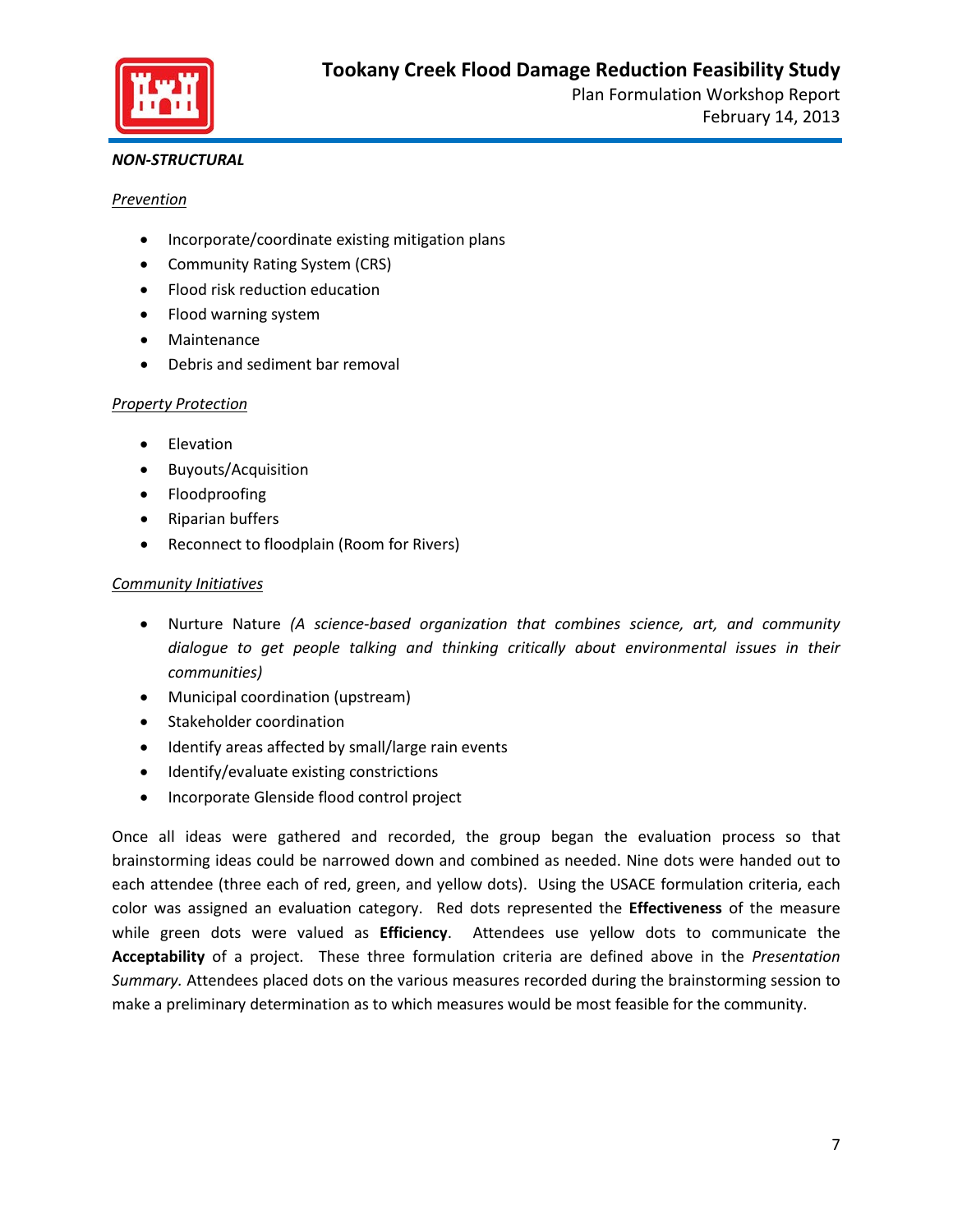

Through this exercise five main categories of flood damage control measures were derived and assigned to each group as listed below. Each group was individually briefed on their assignment and instructed to fill out an alternatives worksheet for each proposed project. Completed alternatives worksheets are included in the *Workshop Documentation Annex*.

- **Group A.** Dams and levees (structural)
- **Group B.** Retention/detention (structural)
- **Group C.** Property protection (non-structural)
- **Group D.** Green stormwater (structural)
- **Group E.** Prevention (non-structural)

#### <span id="page-8-0"></span>**Flood Damage Reduction Measures Evaluation Findings**

Each group completed one or more Alternatives Worksheets for specific projects that were identified after the brainstorming session. Projects were based on all of the information provided during the

workshop including project goals, existing conditions, damage history, and problem and solution identification. To conclude the workshop each group designated a speaker and presented their findings. Each project is summarized below and separated by group/concentration area. Details and type of information provided for each project varies. Preliminary and detailed screening and reporting **will not** be limited to measures identified during the Plan Formulation Workshop and described below.



*Workshop participants evaluate flood damage reduction measures during breakout session.*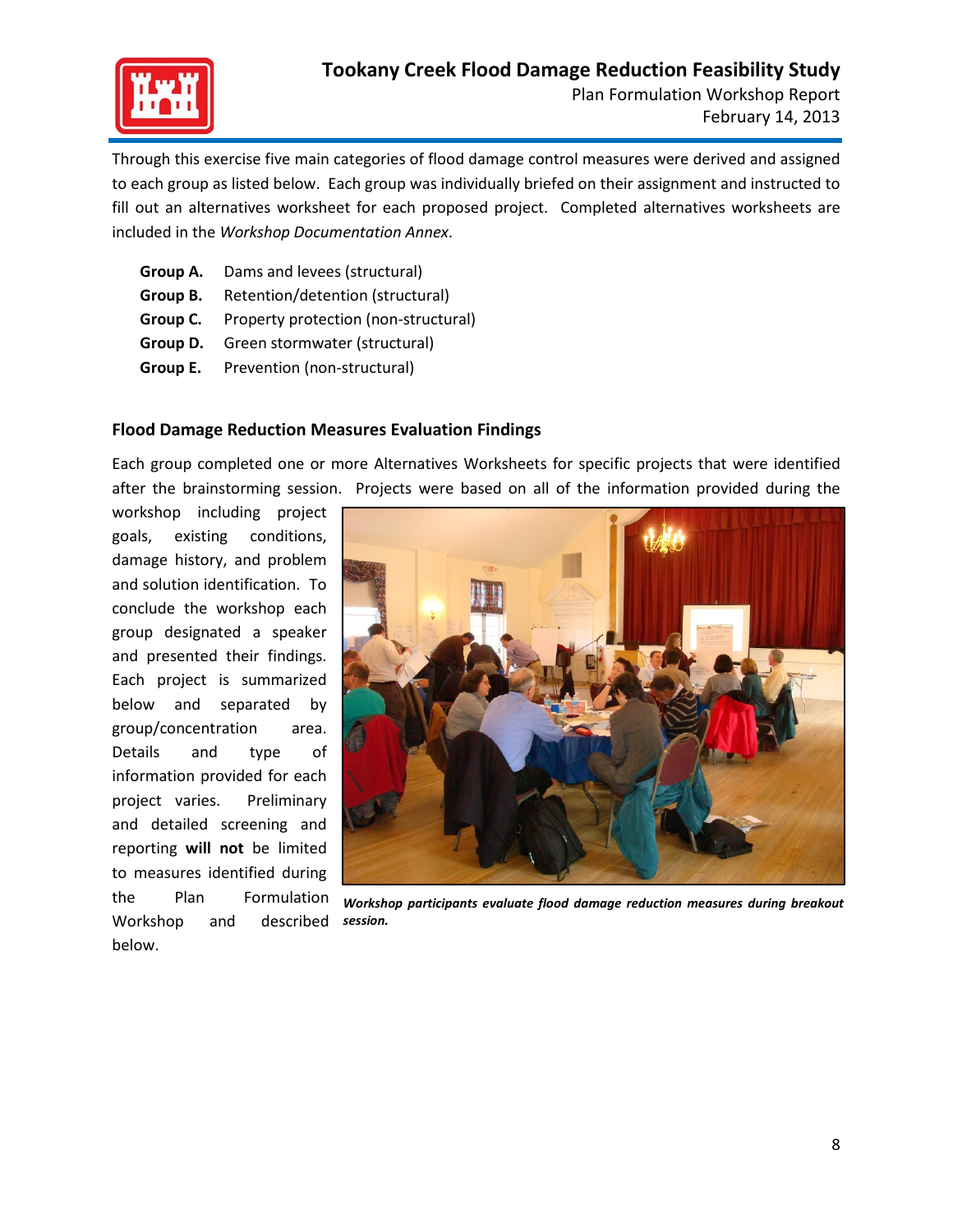

## Group A: Dams and Levees

#### **#1**

#### **Project Description:**

Low floodwall or levee at the confluence of Tookany Creek. Construct on west side of School Road at Tookany Creek along athletic field to prevent overtopping.

#### **#2**

#### **Project Description:**

Brookdale. Construct concrete floodwall with retention area excavation, upstream of Rice's Mill Bridge to downstream of Brookdale crossing. Construct floodgate to tie into Rice's Mill Road embankment and Brookdale Road. Wall would be approximately 15' tall. Remove existing levee on left bank. Retain Tookany Creek channel for low flow.

# Group B: Retention/Detention

#### **Project Description:**

Dry dam, retention/detention, in-channel flood storage at 13 identified locations.

- Pros: Stormwater volume reduction
- Cons: Stability, aesthetics, undermining, O&M, sedimentation, need several small projects to obtain significant reductions.
- Constraints: Environmental, public perception and acceptance, acquisition rights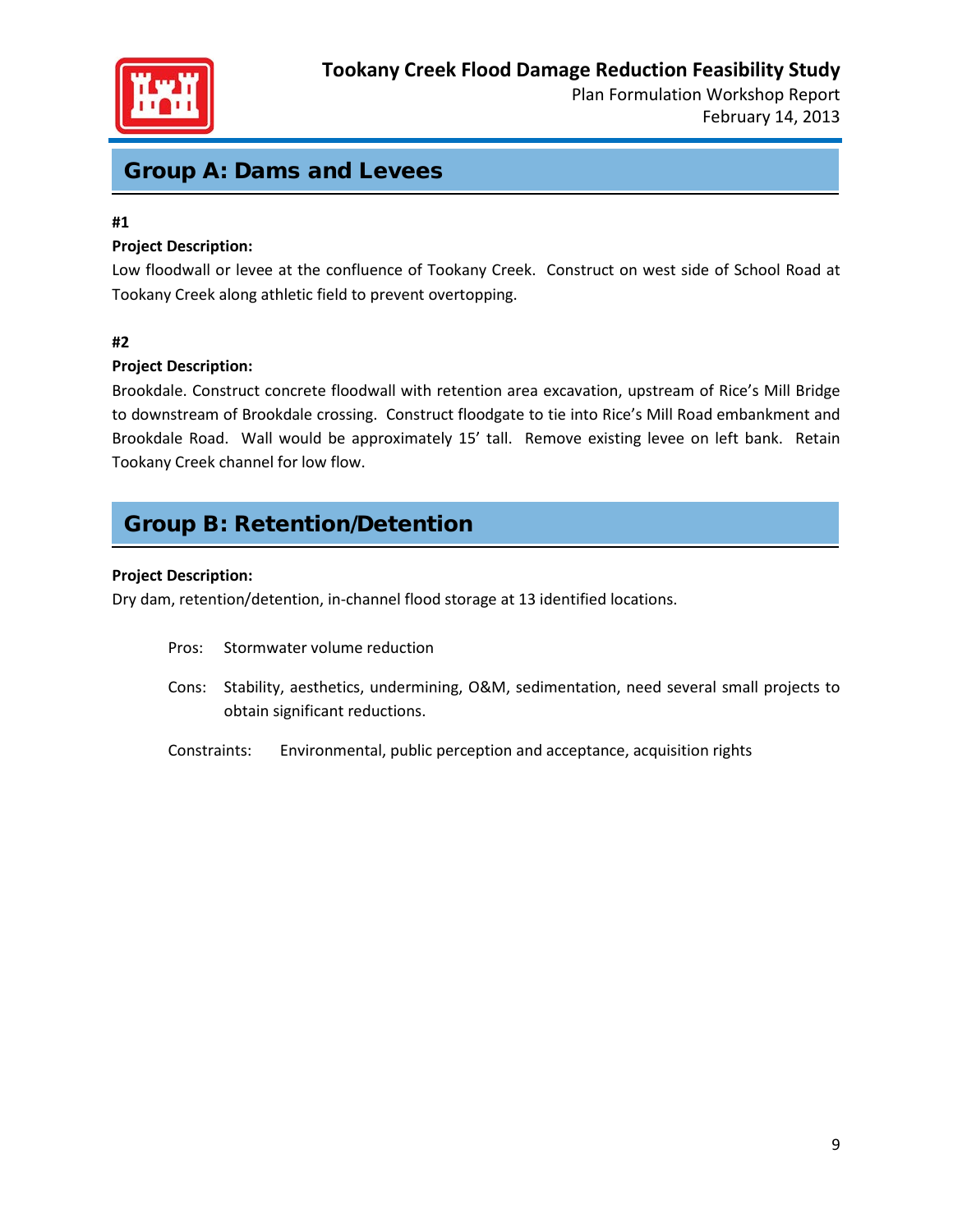

### Group C: Prevention

#### **Project Description:**

Community Rating System (CRS) implementation. By implementing CRS, the Township can accomplish multiple goals and measures identified during the brainstorming and evaluation process including zoning, warnings, and outreach. Specific recommendations include home retrofitting, Ready Notify promotion, stream/rain sensors, utilize social media, educational materials for homeowners, flood education at library, flood warning system.

Pros: More stringent stormwater regulations within watershed (retention) will reduce flooding, community education

#### Cons: Little flood reduction, enforcing additional regulations is costly

#### **Overall Feasibility Rating: 7**

## Group D: Green Stormwater

#### **#1**

#### **Project Description:**

Treatment Trains along streams. Multiple small projects along stretches of stream which are repeatedly impacted by storms that would reduce the volume and velocity of stormwater. Includes measures such as rain gardens, streambank stabilization, swales, small dams, cisterns, and rain barrels.

#### **#2**

#### **Project Description:**

Canopy Enhancement for local water retention. Preserve and enhance the tree canopy throughout the watershed.

- Pros: Improves water quality, reduces sedimentation, builds uponTownship's newly adopted riparian buffer ordinance
- Cons: Several years for trees to grow and mature, potential for root systems to damage roads and sidewalks

Constraints: Limited to trees that are capable of surviving in urban environments

#### **Overall Feasibility Rating: 9**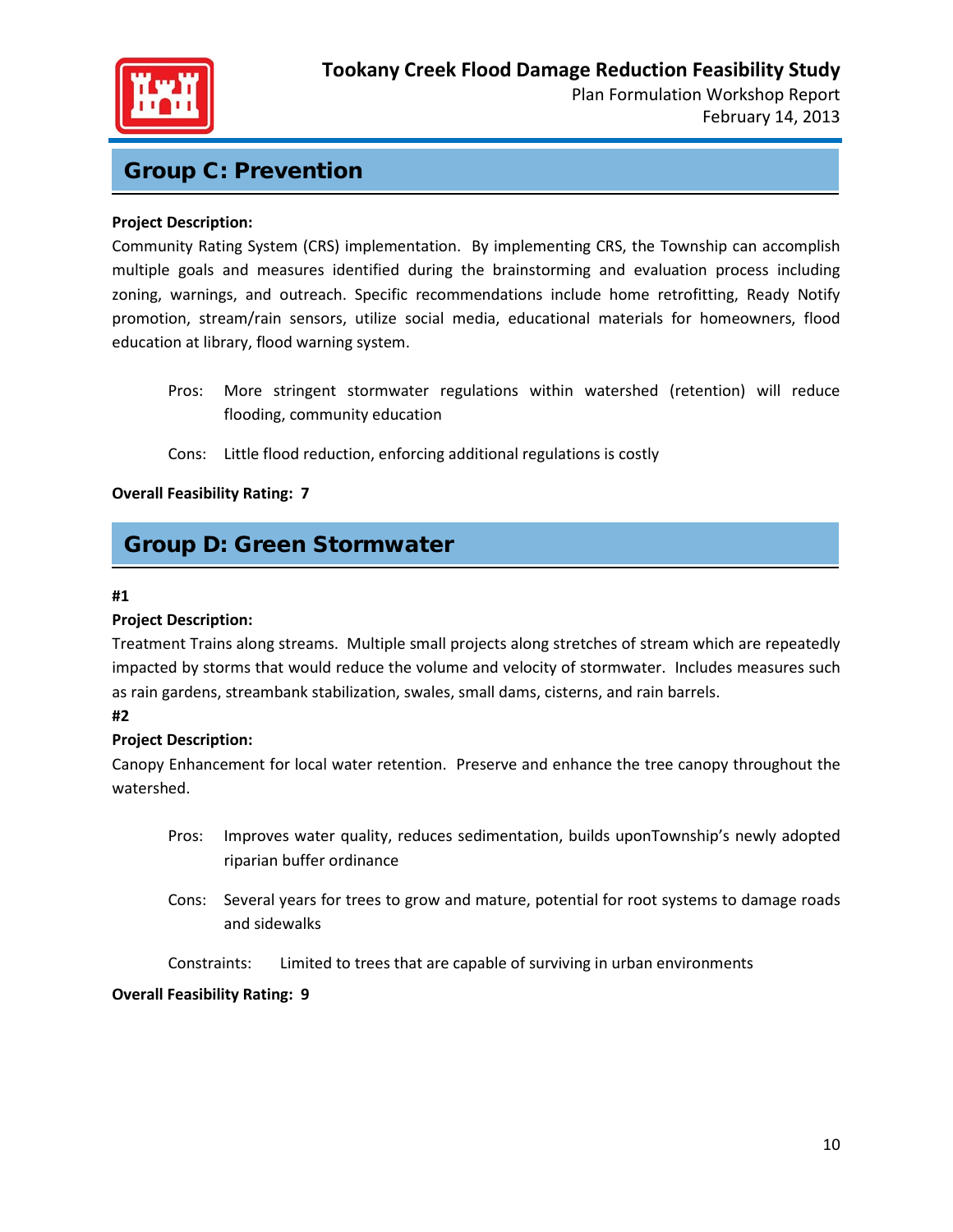

#### **#3**

#### **Project Description:**

Installation of porous pavement. For new or improved construction projects replace or install porous pavement where applicable. Focus should be directed towards large parking lots or other areas with large impervious cover such as SEPTA lots, schools, shopping centers, etc.

- Pros: Reduces runoff, groundwater recharge
- Cons: Special maintenance, approximately 20% more expensive than traditional pavement, not suitable for high volume traffic areas.

#### **Overall Feasibility Rating: 7**

#### **#4**

#### **Project Description:**

Bioswales.

Pros: Reduction of impervious cover, slows discharge, improves water quality, cost effective

Cons: Maintenance and amendments needed

Constraints: Soil type

#### **Overall Feasibility Rating: 8.2**

#### **#5**

#### **Project Description:**

Rain Barrel/Cisterns Township wide. Collect runoff from rooftops and parking lots/driveways. Aim to reach every home and business and size to hold a 1-2 year storm event.

Pros: Reduces volume, improves water quality, educational/awareness

Cons: Need strong participation to have noticeable reductions

#### **Overall Feasibility Rating: 6.3**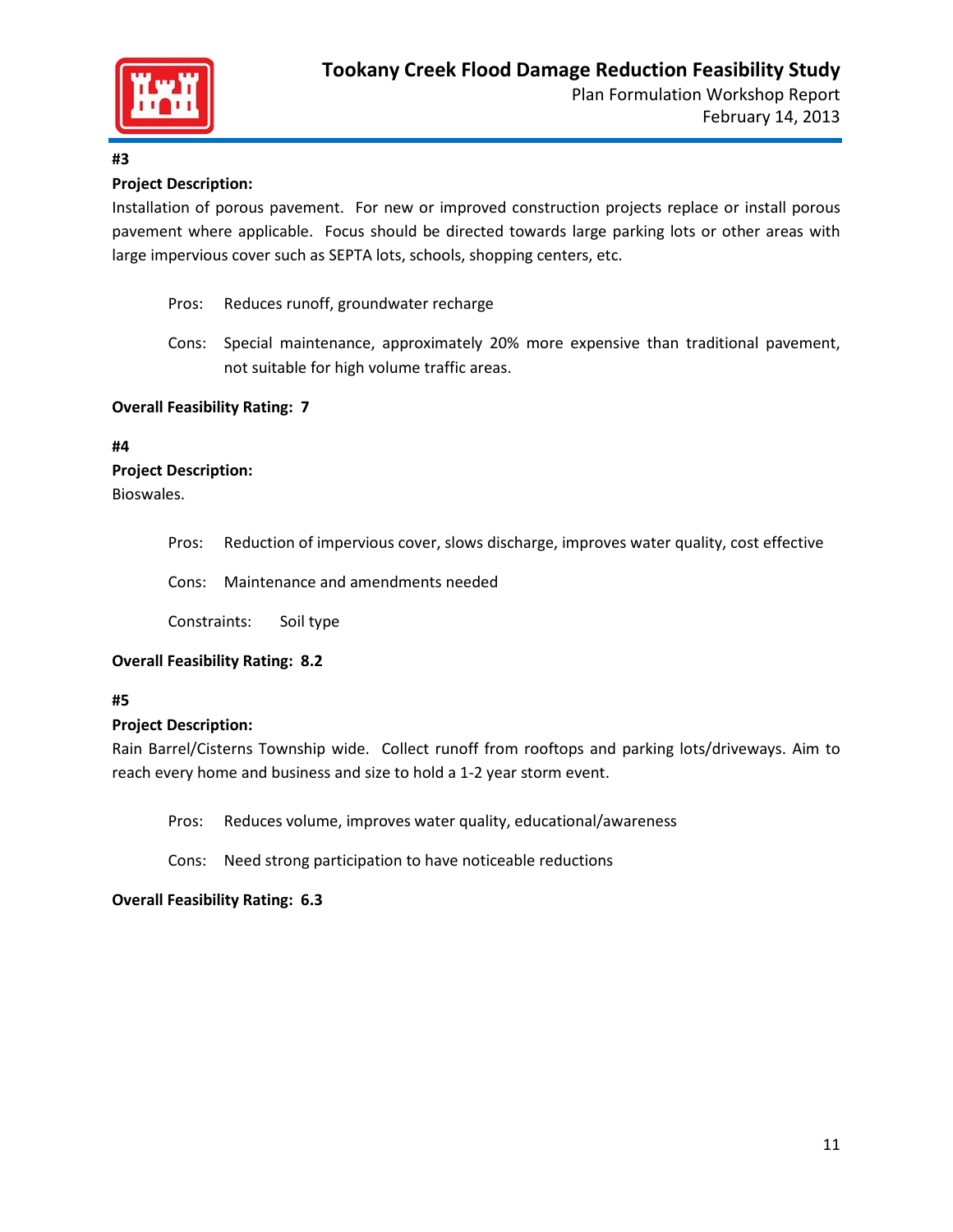

# Group E: Property Protection

#### **#1**

#### **Project Description:**

Two home buyout along Rock Creek to open the floodplain and remove previously flooded structures from the floodway.

- Pros: Improves safety, removes structure from floodway, provides opportunity for floodplain reclamation.
- Cons: Little impact on system because of location, Township revenue loss

Constraints: Cost

#### **Overall Feasibility Rating: 8.3**

#### **#2**

#### **Project Description:**

Buyout and reclamation involving 40 homes. Priority area which was the focus of previous buyout.

Pros: Potential to alleviate flooding in other areas, removes repetitive loss properties from floodplain, improves safety, floodplain reclamation.

Cons: Township revenue loss

Constraints: Homeowner participation

**Overall Feasibility Rating: 9**